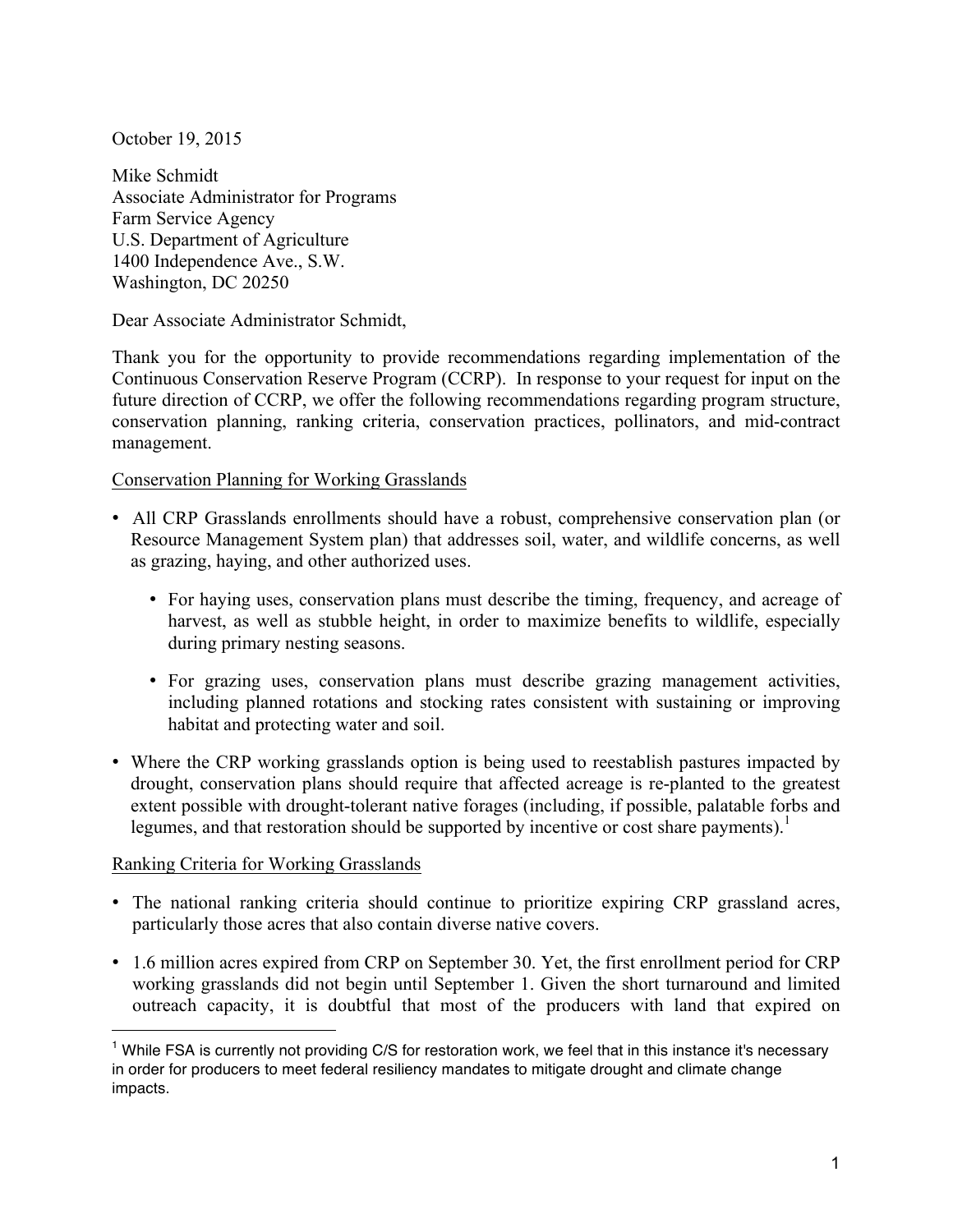September 30 were aware of the grassland option during the month of September. We therefore urge you to prioritize these recently expired acres alongside the statutory priority for *expiring* CRP acres during the first enrollment year.

- The national ranking criteria should prioritize enrolling native grasslands over introduced grasses, and multi-species mixes over monocultures. Native grassland without a cropping history should receive a high priority.
- The national ranking criteria should assign ranking points for grassland acres that are most likely to be tilled for crop production or development. Large tracts of threatened grasslands should receive more ranking points than smaller tracts of threatened grasslands.
- The national ranking criteria should assign ranking points for grassland acres that provide high quality habitat for a broad diversity of priority wildlife species, including but not limited to those which are declining, candidate, threatened, or endangered, or those deemed to be economically-important.

## Modifications to Existing Practices

- Continue highly erodible lands initiative, but enhance focus on establishing suitable cover which provides benefits to a broad diversity of species, including nesting birds, pollinators, and others, in addition to managing for water quality and soil erosion.
- Maximize ecological benefits of all CRP practices by requiring that minimum cover diversity standards equally address soil, water and wildlife needs. These standards should include the use of ecologically adapted native plants wherever possible.
- Prescribed burning: when determining burn deadlines, delegate authority to states, use biologically driven dates to manage wildlife and pollinator habitat based on primary resource concerns rather than coupling with arbitrary primary nesting season dates.
- FSA should work with partners to identify and promote appropriate seed mixes and seeding rates to producers.

# Mid Contract Management

- For producers enrolled in CCRP or CREP, FSA should provide full or partial cost share for mid-contract conversion to habitat that benefits pollinators, candidate, threatened, or endangered species.
- Eliminate the annual cap on mid-contract management cost-share and set a life-of-contract cap.
- Eliminate time frame restrictions within CRP contracts as they fail to address different growing regimes around the country (e.g. CRP contracts in wetter areas with longer growing seasons need earlier and more frequent management.) Contract lifespan cost share caps make annual caps and time frames restrictions unnecessary, and current FSA software makes it unenforceable.